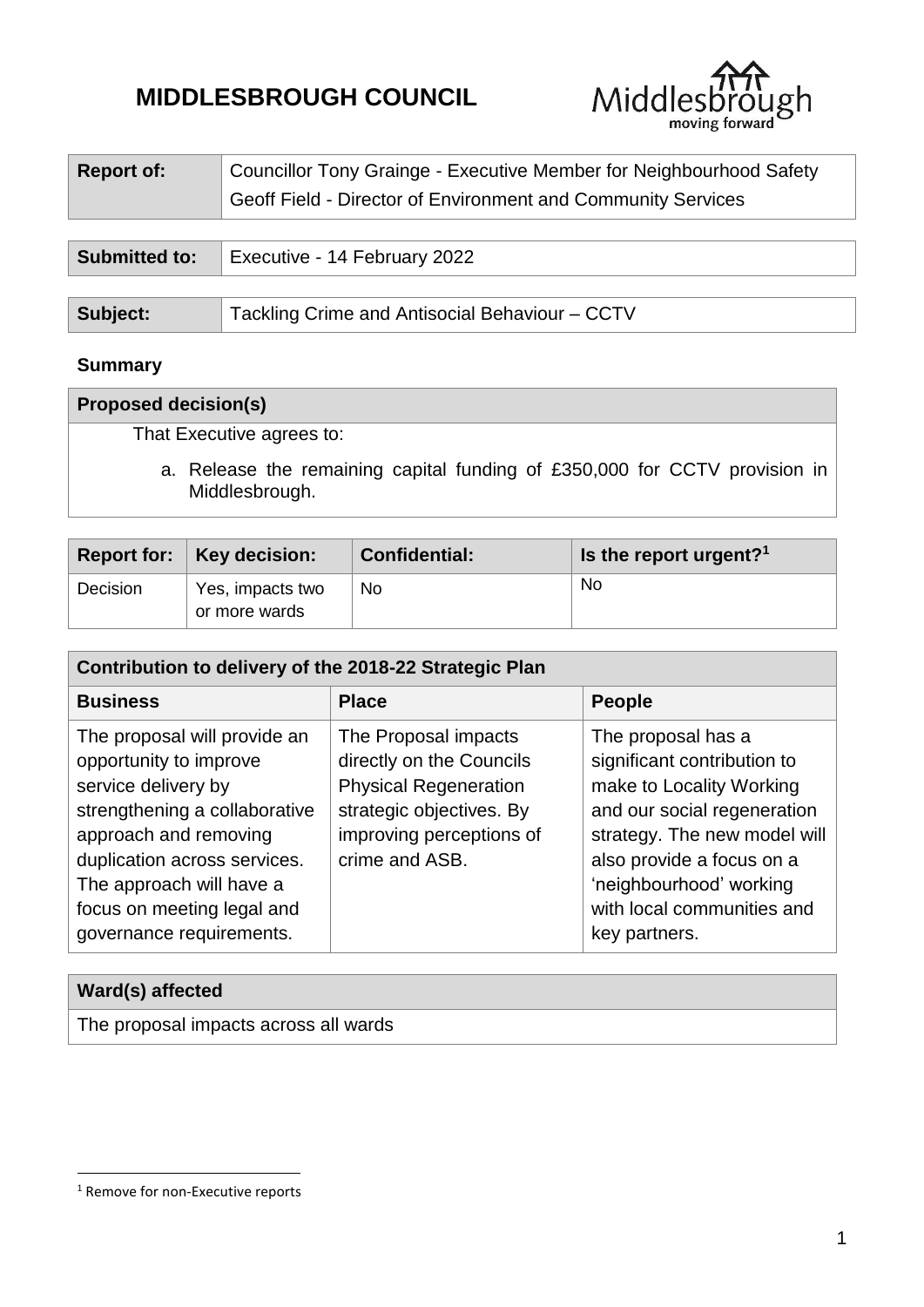# **What is the purpose of this report?**

- 1. The purpose of this report is to:
- a) Request that Executive release the remaining capital funding of £350,000 to the wider development of CCTV in alleys and hot spot areas throughout Middlesbrough to reduce crime, antisocial behaviour and environmental crime.

# **Why does this report require a Member decision?**

2. The proposal affects more than two wards and therefore is considered a key decision requiring approval by the Executive.

# **Report Background**

- 3. On 23rd February 2021, Executive approved £50,000 spend to increase CCTV across the Town. Executive approved a further £350,000 spend on receipt of a report outlining the benefits of the initial £50,000.
- 4. The benefits of the initial £50,000 is set out below:
- 5. 11 cameras were installed utilising the £50,000. They were installed in the following areas:
	- Netherfields Crescent,
	- Chesterwood.
	- Harford Street Alley,
	- Addington Drive,
	- Portman Street.
	- Thorntree Park,
	- Rear of Pallister Avenue/ Longlands Road,
	- Saltersgill Avenue,
	- Northern Road,
	- Bramwith Avenue,
	- And Centre Square.
- 6. Crime and ASB in these locations was 139 prior to the CCTV being installed and now Crime and ASB is 119.
- 7. In addition to the instillation of the 11 cameras above we have also installed 42 cameras via grant funding (Safer Streets Funding) in the Newport ward. Crime and ASB levels reduced by 19.7% after instillation of the cameras and perceptions of local residents have improved significantly over recent months.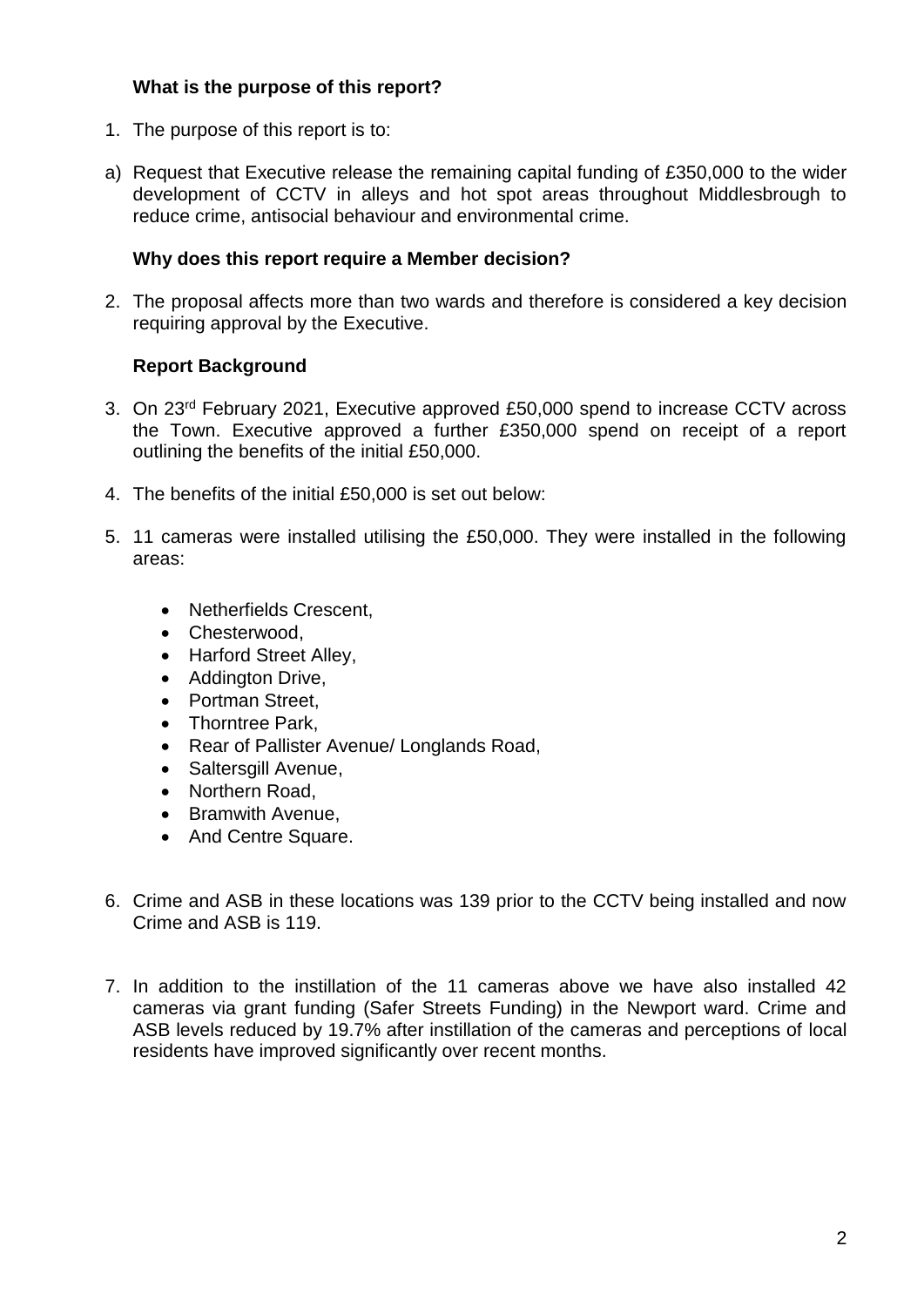

8. A Locality Working survey conducted in H2 2020-21 and then again in H1 2021-22 indicated that perceptions of feeling safe in their neighbourhood improved by 33.16% alongside people intending to remain in the ward over 3 years increasing by 38.84%.



9. Information relating to suspected criminal behaviour captured using the CCTV that has been installed has been passed to the Police for further investigation on 419 occasions. 192 of this resulted in further action and Police have used this evidence to bring offenders to justice.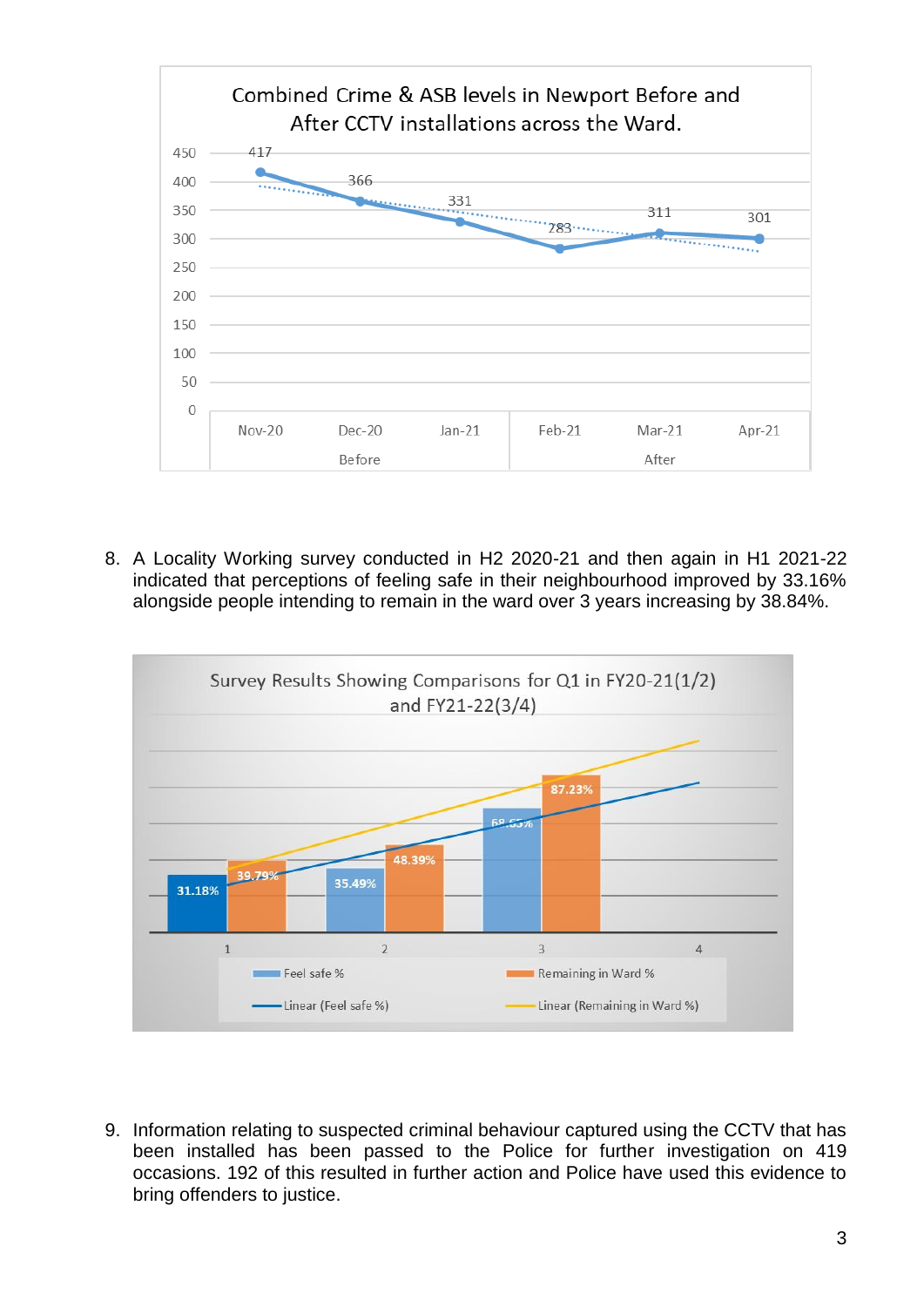- 10.A large number of fly tipping incidents have been captured with the assistance of CCTV which have also resulted in enforcement action being taken.
- 11.Residents and local businesses have said that they feel safer having CCTV in their neighbourhood.

## **What decision(s) are being asked for?**

a. Release the remaining capital funding of £350,000 for CCTV provision in Middlesbrough.

#### **Why is this being recommended?**

- 12.To enable the team to meet strategic and Mayoral priorities to tackle crime and ASB head on.
- 13.CCTV would enable the team to gather intelligence on the worst affected areas, increasing the opportunity of a successful prosecution of perpetrators.

#### **Other potential decisions and why these have not been recommended**

14.Continuing to do what we have always done will result in getting what we have always got and the data suggests that the current approach is not achieving the best possible results.

#### **Legal**

- 15.A Privacy Impact assessment would need to be carried out in line with the Information Commissioners Office Guidance and the Surveillance Camera Code of Practice (Protection of Freedoms Act Code) (PoFA)
- 16.There are no legal implications regarding use of CCTV in proposed/identified locations due to the fact that an intelligence led approach has been used to justify the proposals. A lawful basis under Article 10 of UK GDPR will be used before sharing criminal offence data.
- 17.The Council will comply with any codes of practice issued by the Government via the Information/Surveillance Commissioner.

#### *Financial*

18.The £350,000 was agreed in principle at the Executive meeting on 23rd February 2021

#### *Policy Framework*

19.The report sets out a proposal in accordance with the Council's approach to the delivery of efficient services.

#### *Equality and Diversity*

*20.*An Impact Assessment has been carried out.